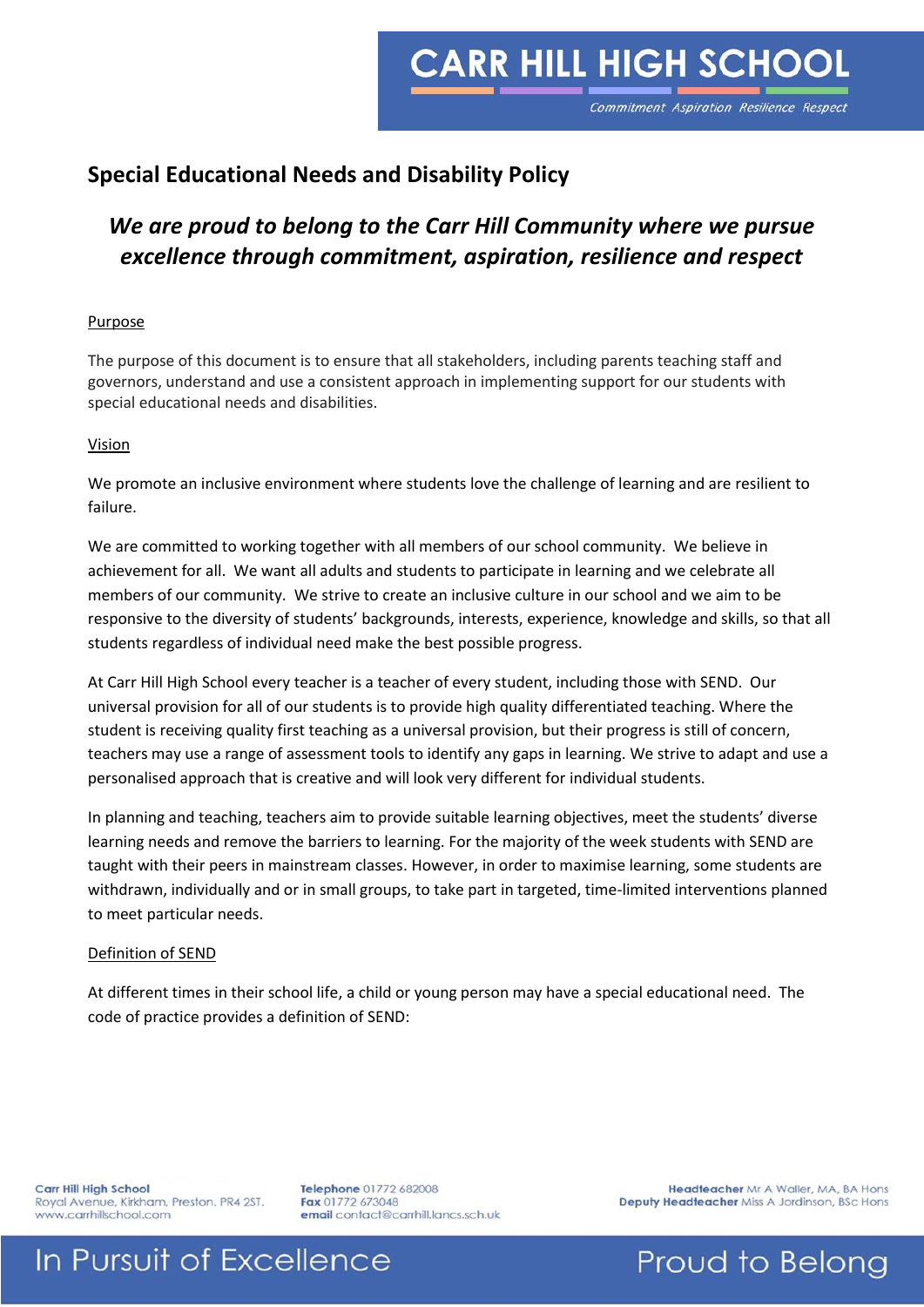'A child or young person has SEND if they have a learning difficulty or disability which calls for special educational provision to be made for them. A child of compulsory school age or a young person has a learning difficulty or disability if they:

have a significantly greater difficulty in learning than the majority of others of the same age; or have a disability which prevents or hinders them from making use of educational facilities of a kind generally provided for others of the same age in mainstream schools.'

#### Key people:

The person responsible for managing SEND provision (SENCo) in school is Joanne Darkin who is also a member of the Senior Leadership Team.

SEN Governor: Linda Nulty

Designated Lead for Safeguarding: James Johnstone

Children Looked After (CLA) Lead: James Johnstone

Children with Medical Needs: James Johnstone

#### Responsibilities of SENCo

- Manage the day-to-day operation of the policy
- Co-ordinate the provision for students with SEN and disabilities
- Maintain the SEND list and regularly update the SEND provision map
- Maintain resources and specific interventions to ensure appropriate provision is made
- Track progress using school-based and statutory assessment data
- Co-ordinate and complete referrals to outside agencies when required
- Complete relevant documentation required for additional funding for students at School Support, those with Top-up Funding and High Needs Funding
- Support and advise colleagues
- Monitor and evaluate the SEND provision and report to the Board of Governors
- Act as a link with outside agencies
- Liaise with the Designated Teacher where a looked after Student has SEND
- Advise on the graduated approach to providing SEND support
- Advise on the deployment of the school's delegated budget and other resources to meet students' needs effectively
- Liaise with parents of students with SEND
- Liaise with primary feeder schools, other schools, educational psychologists, health and social care professionals, and independent or voluntary bodies
- Be a key point of contact with external agencies, especially the Local Authority and its support services
- Liaise with potential next providers of education to ensure a student and their parents are informed about options and a smooth transition is planned
- Work with the Headteacher and school governors to ensure that the school meets its responsibilities under the Equality Act (2010) with regard to reasonable adjustments and access arrangements, including those for public examinations
- Ensure that the school keeps the records of all students with SEND up to date

**Carr Hill High School** Royal Avenue, Kirkham, Preston. PR4 2ST. www.carrhillschool.com

Telephone 01772 682008 Fax 01772 673048 email contact@carrhill.lancs.sch.uk

Headteacher Mr A Waller, MA, BA Hons Deputy Headteacher Miss A Jordinson, BSc Hons

Proud to Belong

# In Pursuit of Excellence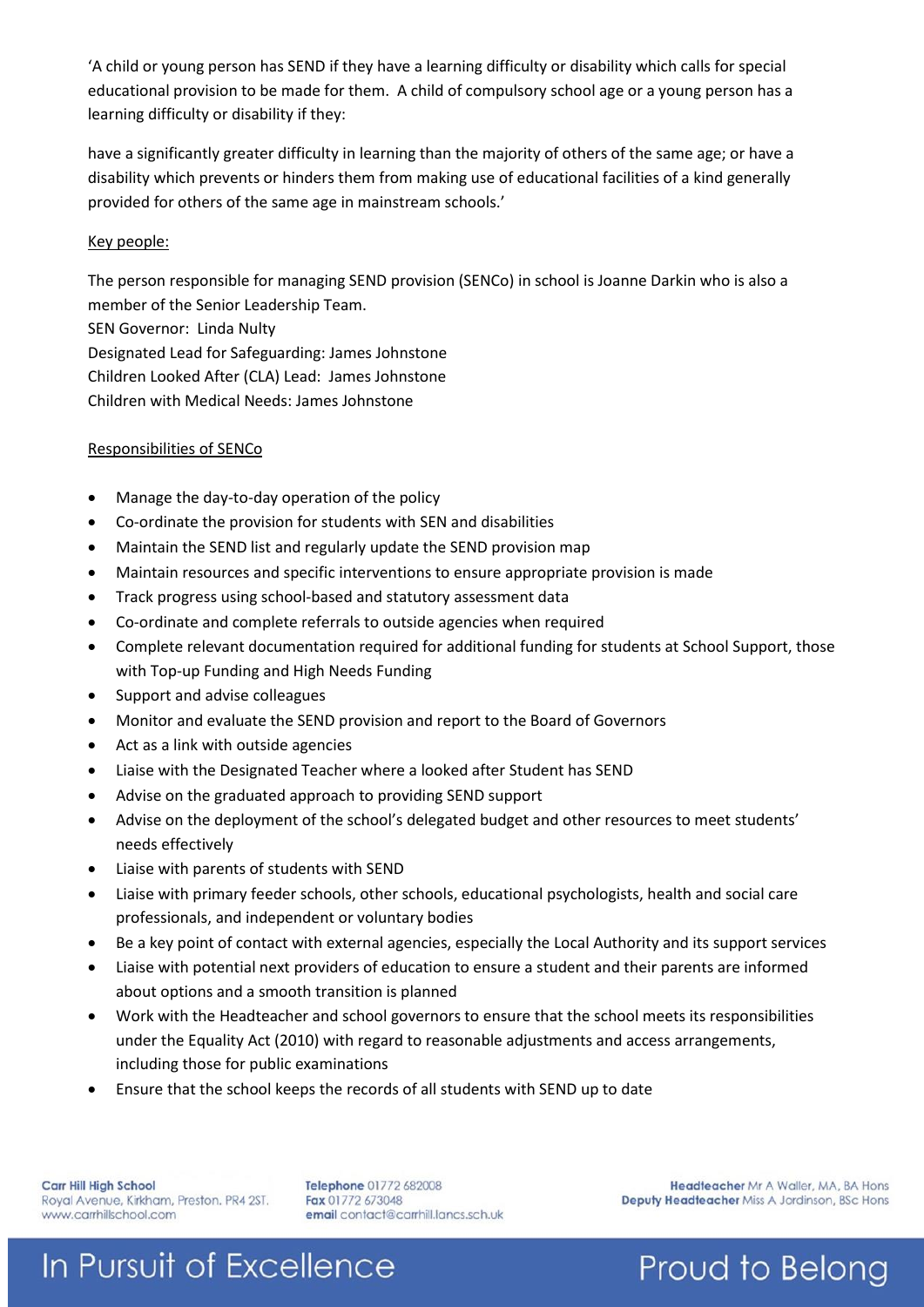#### Aims:

- To identify students with SEND as early as possible and put relevant and purposeful intervention in place that will provide opportunities for each student to make comparable progress to that of their peers.
- To identify students who are underachieving and identify reasons for this.
- To support students to make the best progress of which they are capable.
- To maintain appropriate records and to monitor student progress.
- To provide full access to the curriculum in all areas.
- To work in partnership with students and parents.

#### Identifying Special Educational Needs:

Special Educational Needs and provision are identified in the code of practice under the following four broad areas:

- 1. Communication and Interaction
- 2. Cognition and Learning
- 3. Social, Mental and Emotional Health
- 4. Sensory and/or Physical (SEN Code of Practice 2014)

At school we place significant emphasis on the early identification of students experiencing difficulties accessing learning and general school life opportunities.

The SENCo liaises closely with other members of the leadership team and class teachers to analyse data and individually track students experiencing difficulties. SATs, CATs, Accelerated Reading, LASS and EXACT are used to identify baseline information. Standardised scores and specialist teacher screening together with assessment are all used to identify students who may require additional intervention in order to achieve. The purpose of identification is to work out what action school needs to undertake and not to fit students into a category or in to any one specific label.

At Carr Hill we identify the needs of our students by considering the needs of the whole child and not just the special educational need. We do this by involving the student, teaching staff, support staff, pastoral staff as well as parents/carers and outside agencies. Using a holistic approach is vital in identifying the needs of the whole child.

We consider what is NOT SEND but may impact on progress and attainment:

- Disability (the Code Of Practice outlines the 'reasonable adjustment' duty for all settings and schools provided under the current Disability Equality legislation – these alone do not constitute SEND)
- Attendance and Punctuality
- Health and Welfare
- English as an Additional Language (EAL)
- Being in receipt of Pupil Premium Funding
- Being a Looked After Child
- Being a child of a Serviceman/woman

**Carr Hill High School** Royal Avenue, Kirkham, Preston. PR4 2ST. www.carrhillschool.com

Telephone 01772 682008 Fax 01772 673048 email contact@carrhill.lancs.sch.uk

Headteacher Mr A Waller, MA, BA Hons Deputy Headteacher Miss A Jordinson, BSc Hons

Proud to Belong

# In Pursuit of Excellence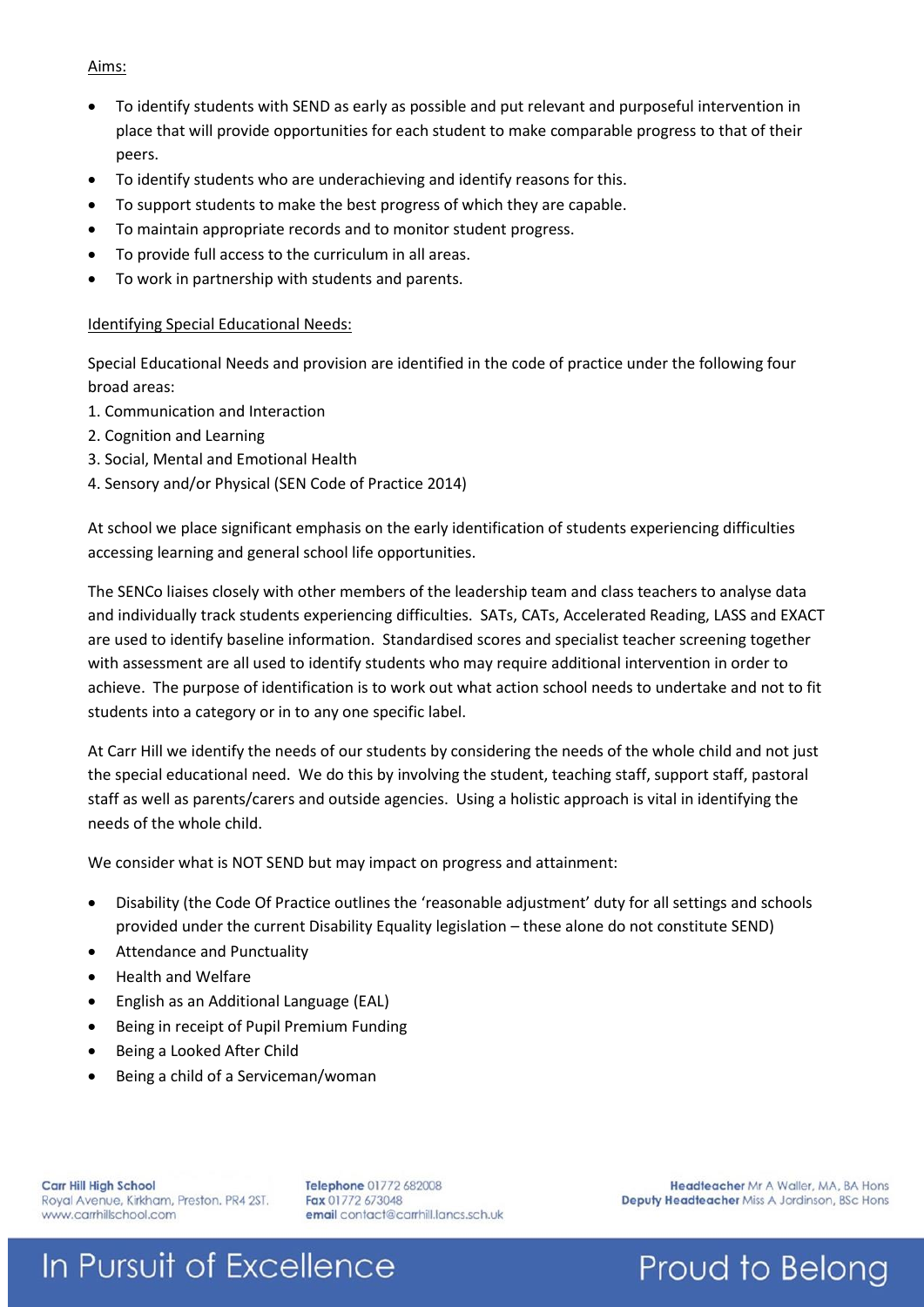The Code of Practice (2015) suggests that students are only identified as having SEND if they do not make adequate progress once they have had all the interventions / adjustments and high quality personalised teaching.

A student will only be placed on the SEND Register if their needs are 'additional to' or 'different from' the quality differentiated teaching and learning opportunities received by all. The SEND register is kept by the SENCo in consultation with class teachers, pastoral staff and SLT.

#### Codes:

SEN register: E- students with EHCPs and K-students who require additional support. Additional needs register: Gap in learning, learning delay, behaviour, low attainment. EAL – If there is a barrier to learning based on language. PP - If there is a barrier to learning based on a disadvantage. CLA - If there is a barrier to learning based on being a child looked after.

Slow progress and low attainment do not necessarily mean that a child has SEND. However, they may be an indicator of a range of learning difficulties. Equally it should not be assumed that attainment in line with chronological age means that there is no learning difficulty. Some learning difficulties occur across the range of cognitive ability and, left unaddressed may lead to frustration which may manifest itself as disaffection, emotional or behavioural difficulties.

Difficulties related solely to limitations in English as an additional language are not SEND.

#### **Practices**

At Carr Hill quality first teaching, differentiated for individual students, is the first step in responding to students who may have SEND.

#### This means:

- That the teacher has the highest possible expectations for all students in their class.
- That all teaching is built on what students already know, can do and can understand.
- Different ways of teaching are in place so that students are fully involved in learning.
- Specific strategies (which may be suggested by specialist teachers or outside agencies) are in place to support students to learn.
- Teachers will let parents/carers know what their child is learning and how they are progressing.

The SENCo will monitor all interventions and ensure the whole school is following a person centred approach.

At school we regularly review the quality of teaching for all students, including those at risk of underachievement.

The identification of SEND is built into the overall approach to monitoring the progress and development of all students in school. All teachers are responsible and accountable for the progress of students with SEND in their classroom.

**Carr Hill High School** Royal Avenue, Kirkham, Preston. PR4 2ST. www.carrhillschool.com

Telephone 01772 682008 Fax 01772 673048 email contact@carrhill.lancs.sch.uk

Headteacher Mr A Waller, MA, BA Hons Deputy Headteacher Miss A Jordinson, BSc Hons

# In Pursuit of Excellence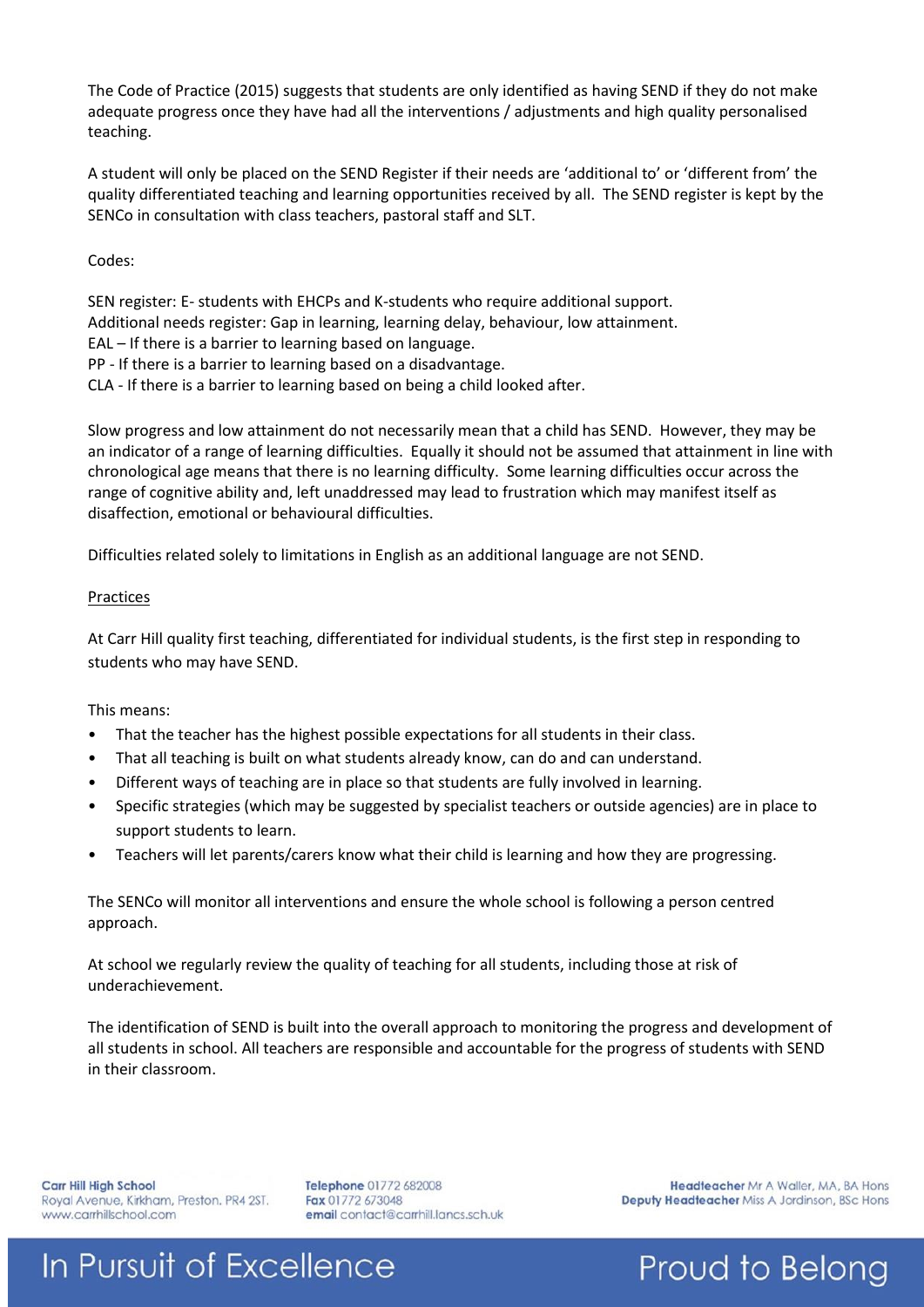#### 'Assess'

Subject teachers, support staff and the SENCo, will carry out a clear analysis of a student's needs. This assessment will be reviewed regularly. Where appropriate, outside professionals will help to inform the assessment. Parents/carers will be asked to contribute to the assessment.

#### 'Plan '

Parents will be formally notified of the plans being put in place for their child. Adjustments, interventions, support and a review date will be agreed with staff, parents/carers and the student. This will be recorded on the school information system.

#### 'Do'

Subject teachers will remain responsible for working with the student on a daily basis and retain responsibility for their progress and outcomes. Subject teachers will plan and assess the impact of support and interventions with any teaching assistants or specialist staff involved. The SENCo will support the above.

#### 'Review'

The effectiveness of the support and interventions and their impact on a student's progress will be reviewed on the agreed date. Formal reviews will be held with parents/carers at least once per year, although parents/carers will have the opportunity to discuss progress with the SENCo at the drop in clinic once a month which is in addition to parents evenings and information evenings. Additional reviews will be arranged according to need. Subject teachers, working with the SENCo, will revise the support in light of a student's progress. If a student does not make expected progress over a sustained period of time school will consider involving specialists. School liaises with the following services - Educational Psychology Service, School Health, School Improvement Service (SIS) SEND support, SEND Teaching and Support Service (SENDTASS) and, when appropriate, Social Services and Looked After Children Team.

The programmes of intervention and support for students reflect the need to access the whole curriculum.

#### Targeted interventions: K

- These may be run in the classroom or in sessions outside of whole class learning
- They are teacher led and may be delivered by a teacher or teaching assistant
- These are sometimes group sessions with specific targets to help children to make progress targets are used in both group and class work
- Interventions will be assessed and monitored by the school leadership team
- Parents/carers are informed when their child is in intervention groups and targets and progress are shared
- Parents/carers invited to attend a drop in clinic to discuss interventions

#### Specified Individual support- K and E:

- Some students will follow 1-1 work; such as if the learner has a Statement of SEN or an Education Health and Care Plan or if they have been assessed by outside agencies
- Students with Social and Emotional and Mental health needs are supported by the pastoral team.
- For higher levels of need school may liaise with external agencies and professionals. Specialist agencies we liaise with regularly include:
- Speech and Language Therapy Service

**Carr Hill High School** Royal Avenue, Kirkham, Preston. PR4 2ST. www.carrhillschool.com

Telephone 01772 682008 Fax 01772 673048 email contact@carrhill.lancs.sch.uk

Headteacher Mr A Waller, MA, BA Hons Deputy Headteacher Miss A Jordinson, BSc Hons

## In Pursuit of Excellence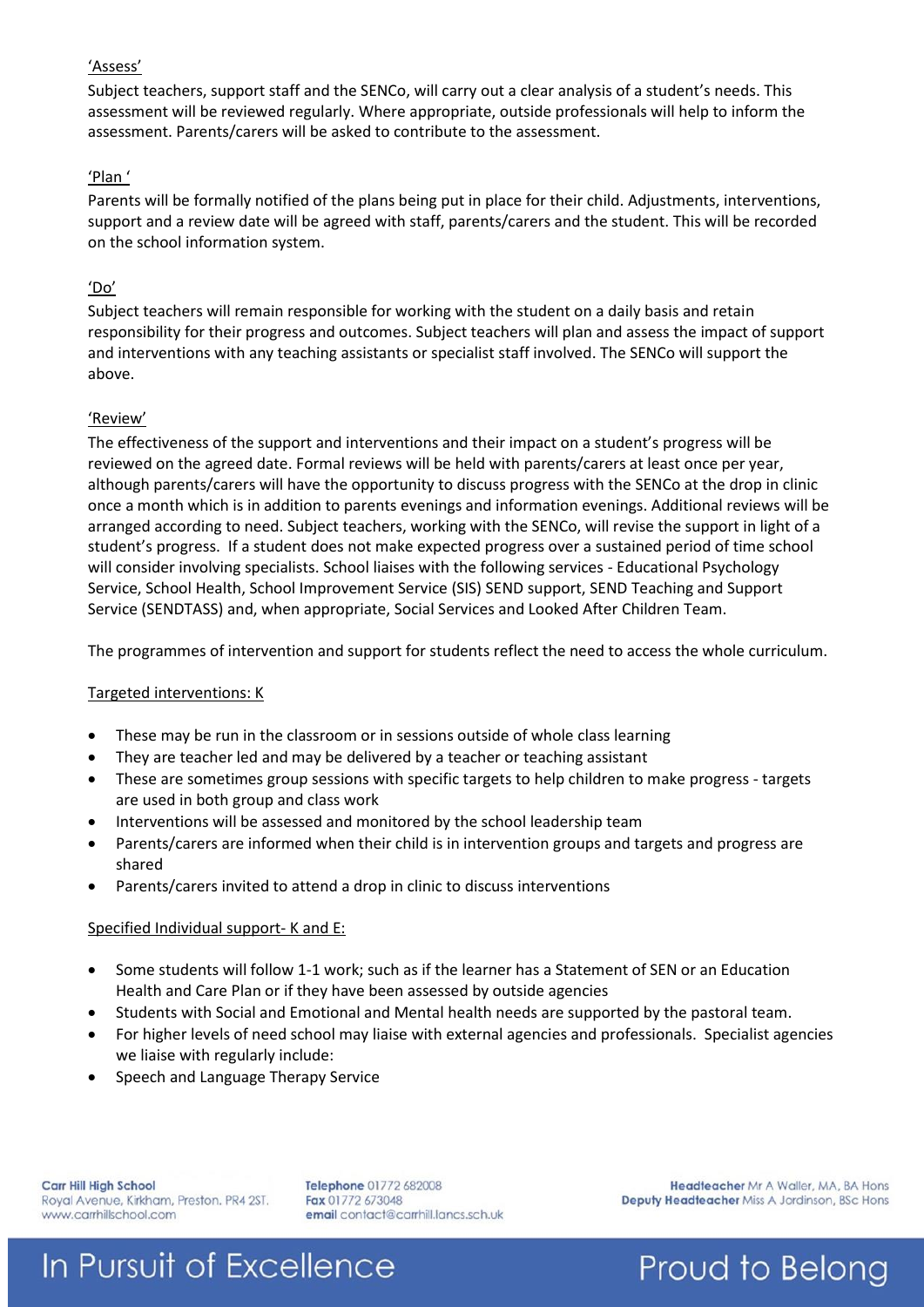- Occupational Therapy
- Educational Psychology Service
- Inclusion and Disability Support Service (IDSS)

#### School has access to specialist teachers internally.

Staff are trained and updated regularly with regard to SEND/Additional Needs and specific training is offered according to need in response to staff audit. The School Nurse is available to train staff for any specific medical need.

At school we pride ourselves on having strong links with other agencies. We work alongside:

Parent Partnership Local Children's Centres Children's Social Care School Nurse CAMHS **NHS** Education psychological service Local Authority Educational Psychologist We use the Common Assessment Form (CAF) process and Team around the Family (TAF) to facilitate links with other agencies.

#### Managing students' needs on the SEND and additional needs register:

Every class teacher, working alongside other professionals both in and out of school, is responsible for evidencing progress. A student's attainment and progress is reviewed at least termly and next steps put in place from there.

Any of the following may be a source of information for a class teacher:

- Individual Education Plans
- Individual Behaviour Management Plans
- Individual Nurture Plans
- **•** Lagging Skills
- SEND Support Plans
- Provision Maps
- All will follow the format of Aspiration-Need-Outcome/Impact-Provision.

Where it is not possible to meet the needs of some students, despite our best efforts, we will support families in securing an appropriate provision.

Students and families are involved in planning for progress through regular discussions about 'next steps'. The student's voice is central to every review of progress.

A student will be exited from the SEND register when they are accessing differentiation within the class; that is they do not need anything above and beyond what is offered to the class as a whole.

**Carr Hill High School** Royal Avenue, Kirkham, Preston. PR4 2ST. www.carrhillschool.com

Telephone 01772 682008 Fax 01772 673048 email contact@carrhill.lancs.sch.uk

Headteacher Mr A Waller, MA, BA Hons Deputy Headteacher Miss A Jordinson, BSc Hons

Proud to Belong

## In Pursuit of Excellence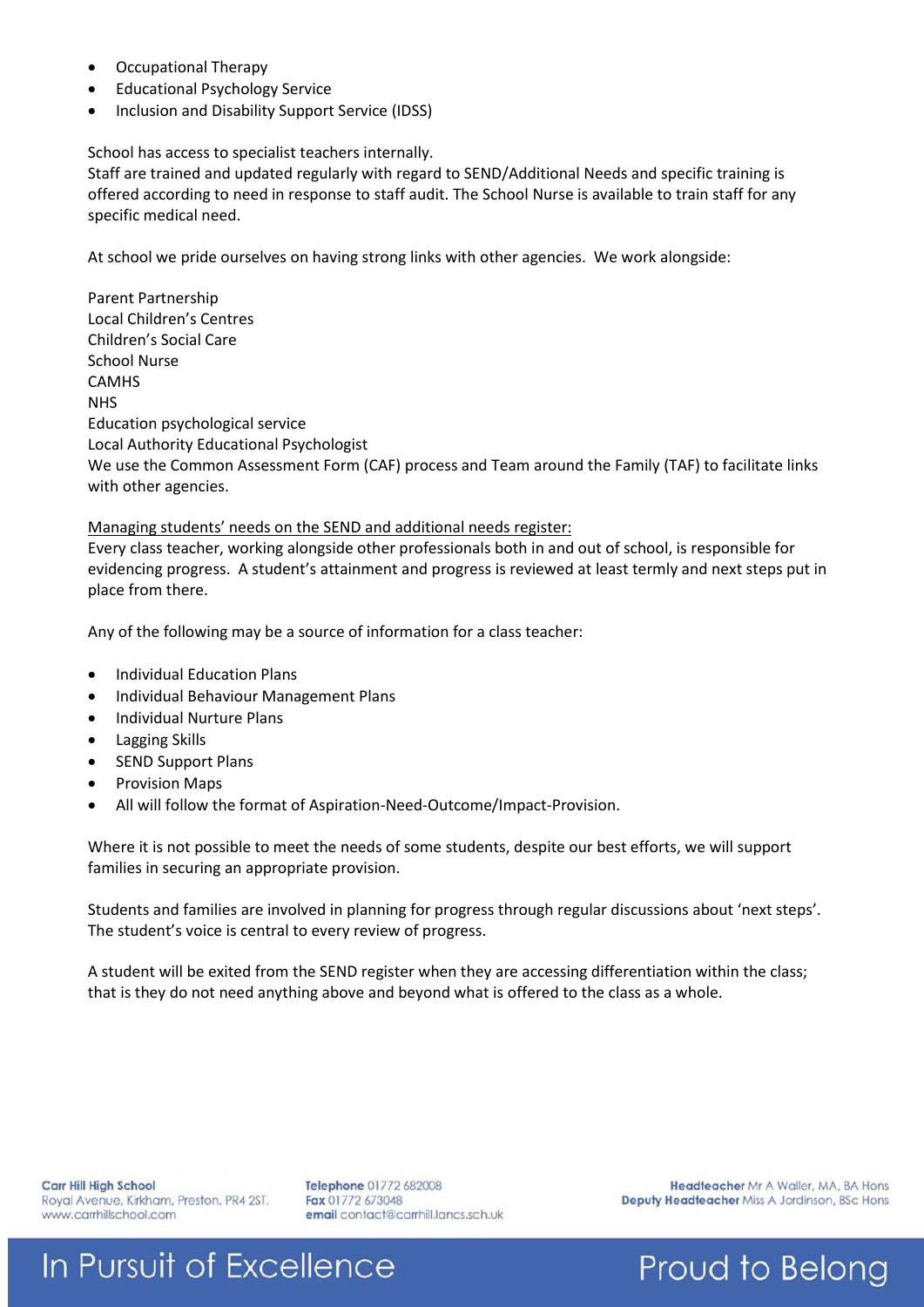#### Supporting Children and Families:

Families can be directed towards the school's SEND report and Lancashire's Local Offer. Admission arrangements for the school are described in the school's admissions policy. The school welcomes students irrespective of their ability and anticipates that the needs of the vast majority of students can be met within existing school provisions. Students with an Education, Health and Care (EHC) Plan will not be discriminated against in line with the legislation outlined in the SEN and Disability Act 2001.

Transition between school placements and key stages is fully supported at Carr Hill. Students and families will have the opportunity to access support from a member of the 'Inclusion Team' within school in order to make smooth transitions.

#### Supporting students with Medical Conditions:

At school we recognise that students with medical conditions should be effectively supported to have full access to education, including school trips and physical education. Some students with medical conditions will be disabled and where this is the case the school will comply with its duties under the Equality Act 2010.

Some will also have SEND and may have an Education, Health and Care Plan which brings together health and social care, as well as special educational provision.

#### Monitoring and Evaluating SEND Provision in School:

The SENCo regularly completes audits of SEN provision in school in order to gain student, parent and staff views. The SENCo regularly feeds back to Governors following audits of provision. Evaluating and monitoring arrangements promote an active process of continual review in school and improvement of provision for all students.

#### Staff Training:

Training needs and resource implications are identified through student progress meetings and a Provision Map for intervention is put in place. Support staff, teacher appraisals and professional discussions identify individual training needs. Training is put in place in response to these discussions. Resources are identified to meet individual needs through regular review of student attainment and progress. The SENCo has weekly meetings with TAs, during which new initiatives are communicated and discussed. The SENCo regularly attends training to keep up to date with local and national updates in SEND.

#### Funding:

All mainstream schools are provided with resources that they can use to support those with additional needs, including children and young people with SEND and disabilities. Most of these resources are determined by a local funding formula discussed at the local schools forum. At times additional funding will become available to schools via the LA. SENCo together with SLT should keep up-to-date with what is available and distribute appropriately.

Schools have an amount defined within their overall budget, called the notional SEN budget. This is not a ring-fenced amount, and it is for the school to provide high quality appropriate support from the whole of its budget. (C.O.P. 2015)

#### Storing and Managing Information:

Documents are stored securely in school. Hard copies of documents are kept in locked cabinets within locked offices. Electronic copies of documents are password protected. Electronic transfer of records is done securely.

**Carr Hill High School** Royal Avenue, Kirkham, Preston. PR4 2ST. www.carrhillschool.com

Telephone 01772 682008 Fax 01772 673048 email contact@carrhill.lancs.sch.uk

Headteacher Mr A Waller, MA, BA Hons Deputy Headteacher Miss A Jordinson, BSc Hons

## In Pursuit of Excellence